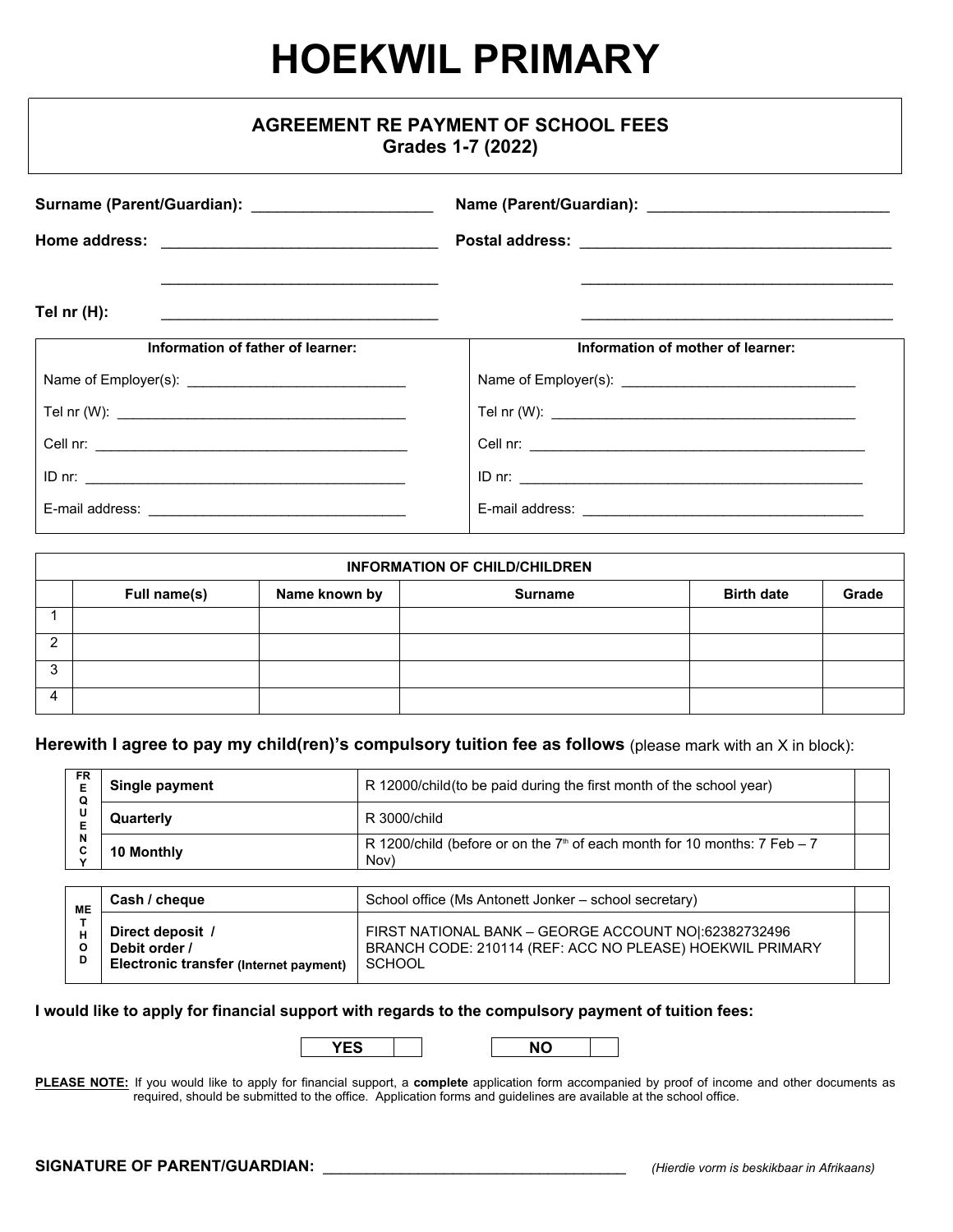## 1. PERSONAL INFORMATION

|                                                                                                                                                                                       |       | Prior attendance: (e.g. Nursery School)                                                                             |                   |  |  |  |
|---------------------------------------------------------------------------------------------------------------------------------------------------------------------------------------|-------|---------------------------------------------------------------------------------------------------------------------|-------------------|--|--|--|
|                                                                                                                                                                                       |       |                                                                                                                     |                   |  |  |  |
|                                                                                                                                                                                       |       | (e.g. Entry no: 397/86/1618-Photocopy of birth<br>certificate attached to the back of this page /<br>An individual) |                   |  |  |  |
|                                                                                                                                                                                       |       |                                                                                                                     |                   |  |  |  |
|                                                                                                                                                                                       |       |                                                                                                                     |                   |  |  |  |
| Foster care $\boxed{\phantom{1}}$ Adopted $\boxed{\phantom{1}}$ Orphan $\boxed{\phantom{1}}$ Legal guardianship $\boxed{\phantom{1}}$ authority $\boxed{\phantom{1}}$ (use X to mark) |       |                                                                                                                     |                   |  |  |  |
| Parents / Guardians                                                                                                                                                                   |       | Father / Guardian                                                                                                   | Mother / Guardian |  |  |  |
| Relationship to learner                                                                                                                                                               |       |                                                                                                                     |                   |  |  |  |
| Surname and Initials                                                                                                                                                                  |       |                                                                                                                     |                   |  |  |  |
| <b>Marital Status</b>                                                                                                                                                                 |       |                                                                                                                     |                   |  |  |  |
| Occupation (full / part time)<br>Physical address                                                                                                                                     |       |                                                                                                                     |                   |  |  |  |
|                                                                                                                                                                                       |       |                                                                                                                     |                   |  |  |  |
| Postal address                                                                                                                                                                        |       |                                                                                                                     |                   |  |  |  |
| Contact telephone numbers                                                                                                                                                             | Home: |                                                                                                                     | Home:             |  |  |  |
| Work:                                                                                                                                                                                 |       | Work:                                                                                                               |                   |  |  |  |
|                                                                                                                                                                                       | Cell: |                                                                                                                     | Cell:             |  |  |  |

| CONTACT PERSON (IN CASE OF EMERGENCY) |
|---------------------------------------|
|                                       |
|                                       |
|                                       |
|                                       |
|                                       |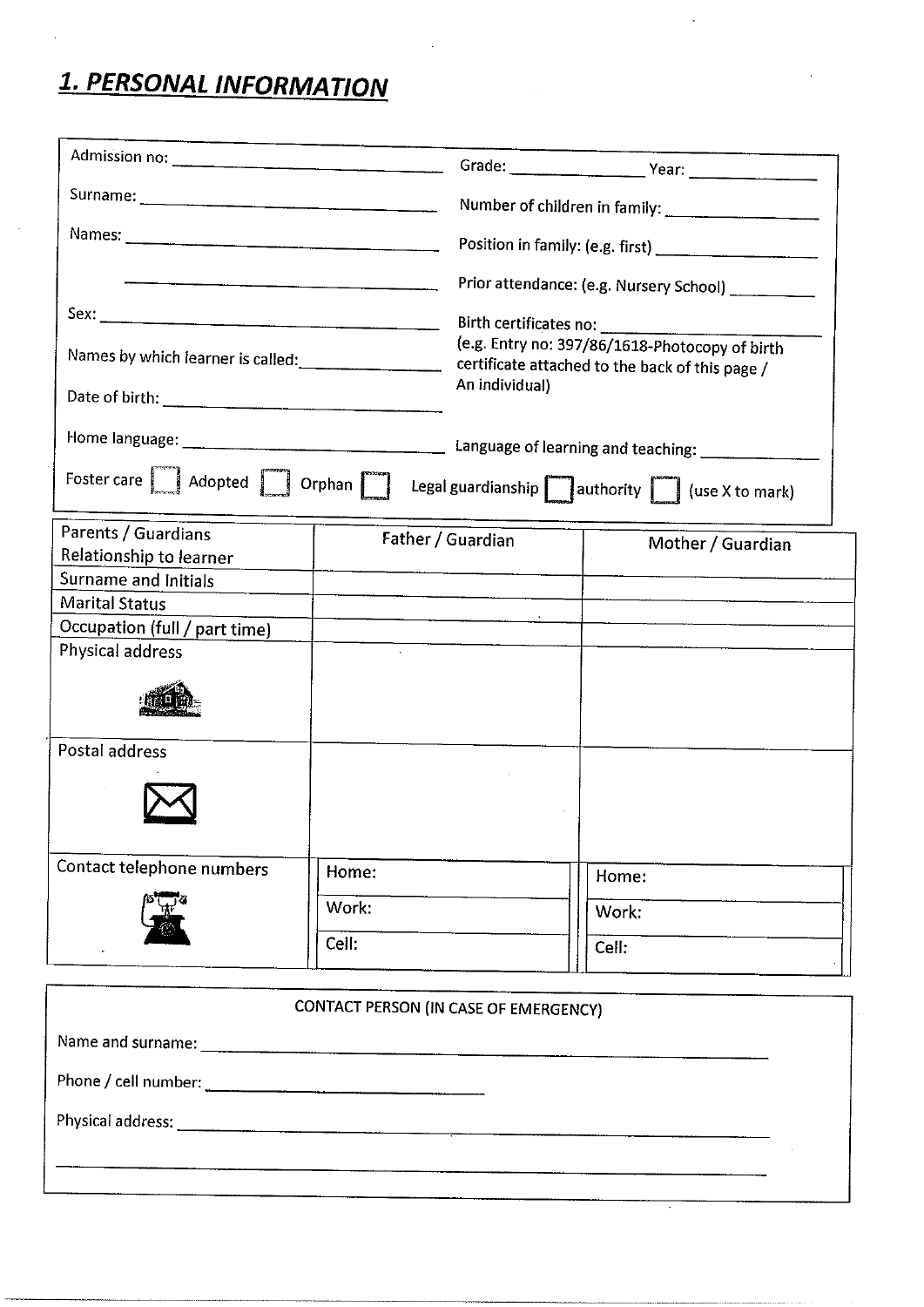## 2. PHYSICAL CONDITION / MEDICAL HISTORY.

Complete in PENCIL and update when there is a change.

| Clinic card submitted. Yes<br>(Use "X" to mark where applicable<br>no                                                                                                                                                         |  |  |  |  |  |
|-------------------------------------------------------------------------------------------------------------------------------------------------------------------------------------------------------------------------------|--|--|--|--|--|
|                                                                                                                                                                                                                               |  |  |  |  |  |
|                                                                                                                                                                                                                               |  |  |  |  |  |
|                                                                                                                                                                                                                               |  |  |  |  |  |
|                                                                                                                                                                                                                               |  |  |  |  |  |
| , in dimensional control of the construction of the construction of the construction of the construction of the construction of the construction of the construction of the construction of the construction of the construct |  |  |  |  |  |
|                                                                                                                                                                                                                               |  |  |  |  |  |
|                                                                                                                                                                                                                               |  |  |  |  |  |
|                                                                                                                                                                                                                               |  |  |  |  |  |
|                                                                                                                                                                                                                               |  |  |  |  |  |
| <u> 1980 - Januar Alexander (h. 1980).</u>                                                                                                                                                                                    |  |  |  |  |  |
|                                                                                                                                                                                                                               |  |  |  |  |  |
|                                                                                                                                                                                                                               |  |  |  |  |  |
|                                                                                                                                                                                                                               |  |  |  |  |  |
|                                                                                                                                                                                                                               |  |  |  |  |  |
|                                                                                                                                                                                                                               |  |  |  |  |  |
|                                                                                                                                                                                                                               |  |  |  |  |  |
|                                                                                                                                                                                                                               |  |  |  |  |  |
|                                                                                                                                                                                                                               |  |  |  |  |  |
|                                                                                                                                                                                                                               |  |  |  |  |  |
| IN THE INTEREST OF PROTECTING GENERAL HUMAN RIGHTS, THE CONFIDENTIALITY OF THIS DOCUMENT AND<br>IT'S CONTENTS MUST BE UPHELD IN TERMS OF RELEVANT LEGISLATION.                                                                |  |  |  |  |  |
|                                                                                                                                                                                                                               |  |  |  |  |  |